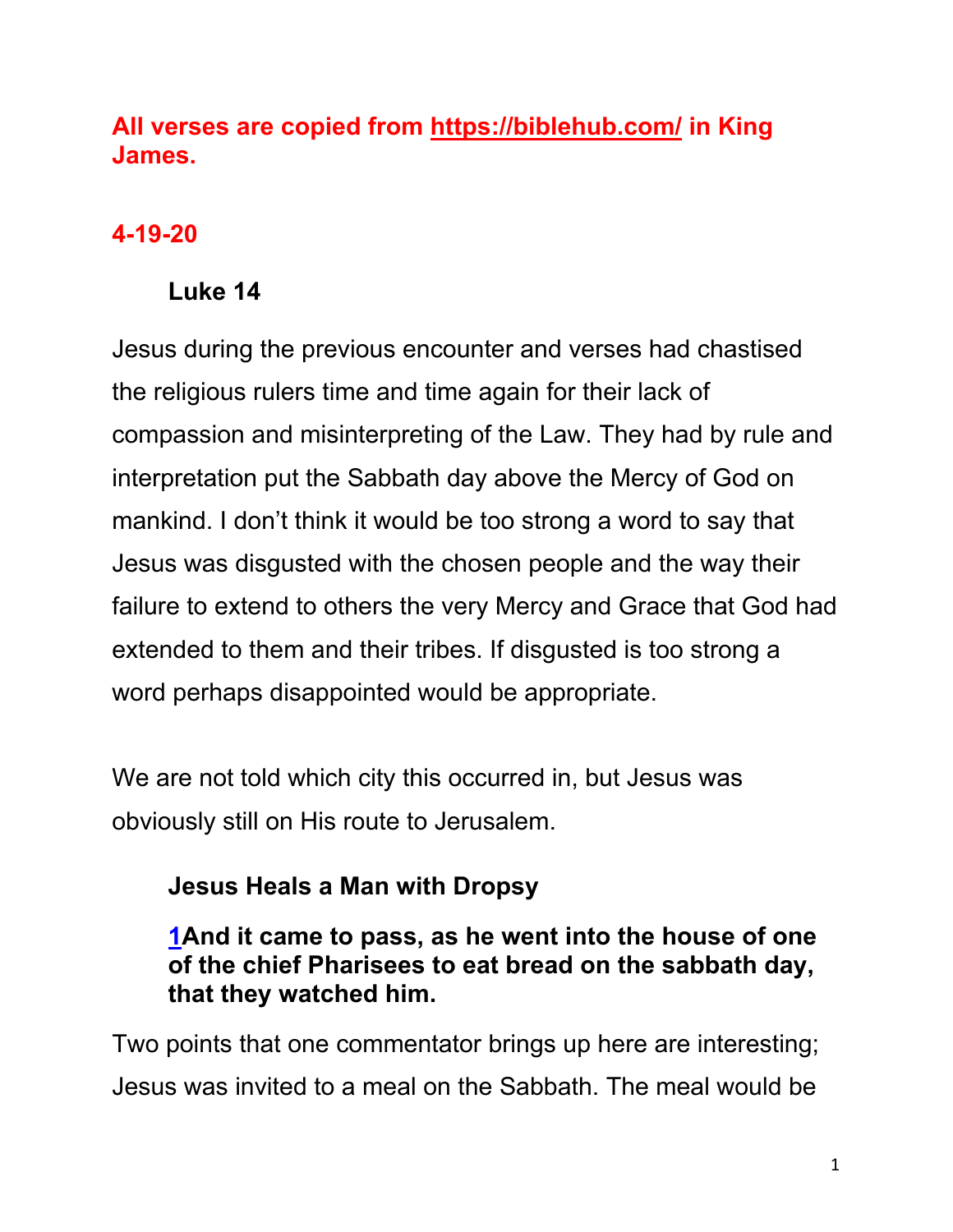all cold food as no work would be done to prepare the meal on the Sabbath. This was likely an invitation based on anything other than a love or appreciation of Jesus; as these Pharisees would undoubtedly be aware of the previous encounters Jesus had with their fellow Pharisees.

The final part of verse one says; "**that they watched him".** This phrase is there for a reason and we find in the next verse that it appears Jesus was being set up as He had previously been set up to see what He would do when confronted with someone that needed to be healed and it was on the Sabbath. These Pharisees and invited wealthy guest of whatever town this was were preparing for a show of sorts.

#### **2And, behold, there was a certain man before him which had the dropsy.**

Dropsy is an older medical term in which the person afflicted would retain water or has swelling usually in the legs and arms. More current analysis calls it 'edema". The common causes of edema are; "venous insufficiency, heart failure, kidney problems, low protein levels, liver problems, deep vein thrombosis, infections, angioedema, certain medications, and lymphedema."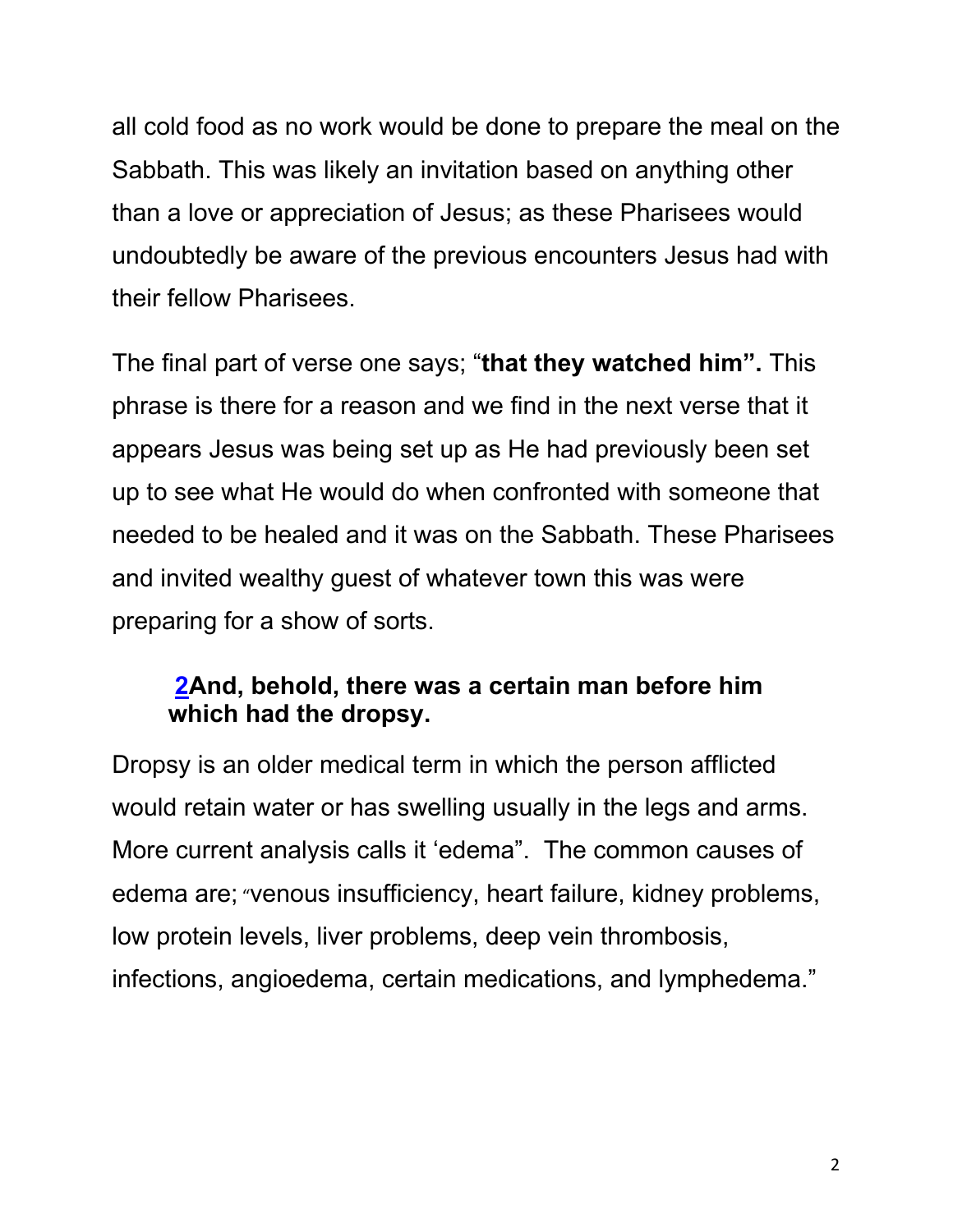We don't know for certain but based on previous encounters that Jesus had had with the religious leaders it is likely that this ill man was not an invitee to enjoy the meal but a plant to aid the trapping of Jesus. This man was likely not involved in the plot only being used as a victim of these wealthy elitist leaders. The man was placed in a conspicuous place so that Jesus could not help but see him. The location of guest was critical at these engagements and in a verse or two we will get into that as Jesus comments on it.

#### **3And Jesus answering spake unto the lawyers and Pharisees, saying, Is it lawful to heal on the sabbath day? 4And they held their peace. And he took** *him***, and healed him, and let him go;**

As Jesus is able to do, He throws them an important challenge. That is to answer out loud if they believe that it is legally allowed to heal on the Sabbath. They likely anticipated Jesus to simply call on this poor man and immediately heal him. To be asked if they thought it was legal or not put them in the position, they had hoped to put Jesus into. They had no response, even though their obvious plan was to accuse Jesus of committing a violation of God's Law thereby making Him look like someone that did not care about God's Laws. The fact is nowhere in the Bible does it ever say not to heal on the Sabbath. It was purely an interpretation of the Law by the Religious leaders.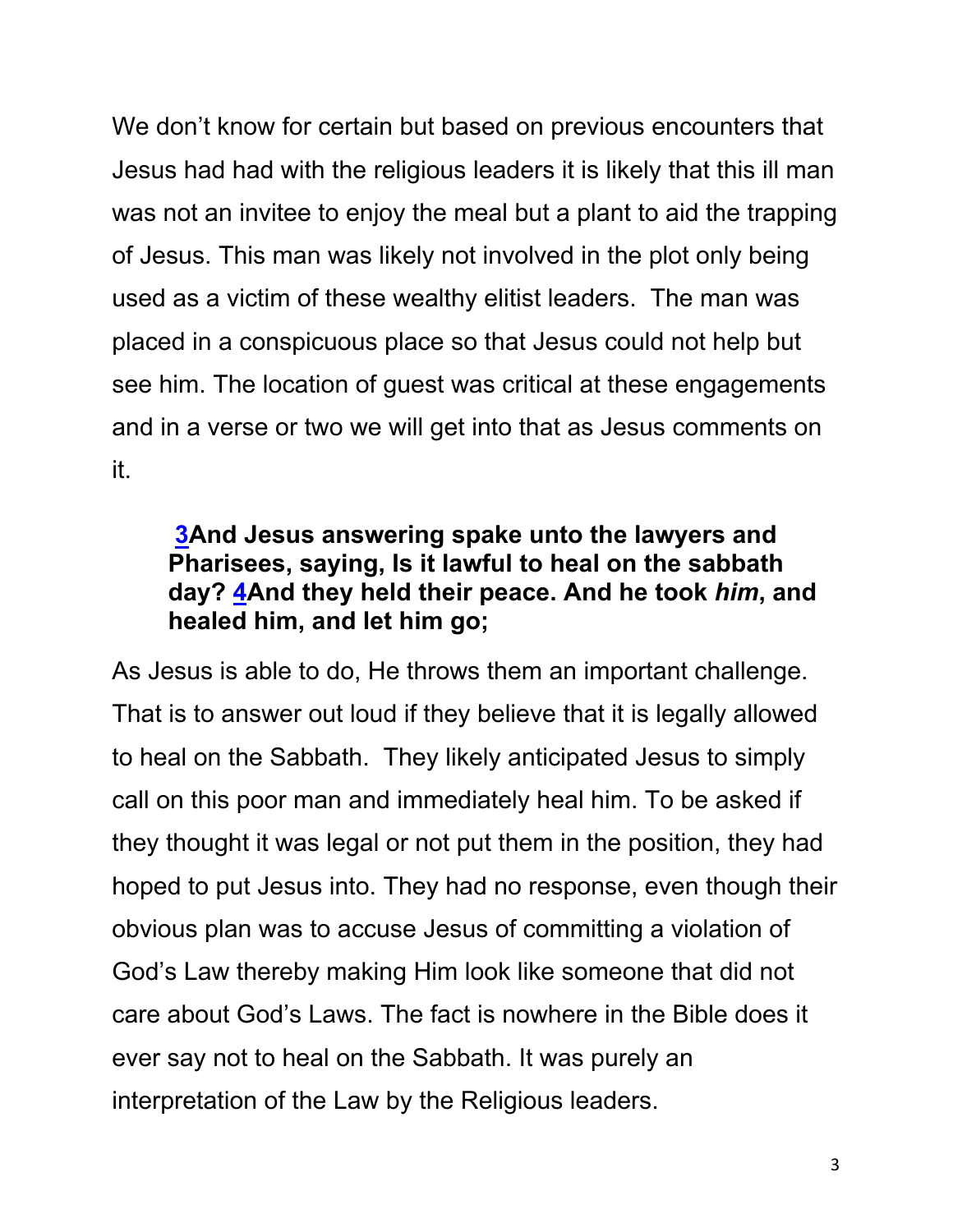## **5And answered them, saying, Which of you shall have an ass or an ox fallen into a pit, and will not straightway pull him out on the sabbath day?**

Jesus enlarges the trap that was intended for Him and places all of them in the trap with nowhere to go.

# **6And they could not answer him again to these things.**

Now Jesus is going to get down to perhaps their trying to set Him up by the placement of the poor victim whom He healed.

# **The Parable of the Guests**

## **7And he put forth a parable to those which were bidden, when he marked how they chose out the chief rooms; saying unto them,**

Apparently, no one came to these functions without knowing their place or hierarchy as to seating arrangements. Which would beg the question, how did the poor man that Jesus healed get to a position of prominence in this gathering so that he was right in front of Jesus the honored guest?

**8When thou art bidden of any** *man* **to a wedding, sit not down in the highest room; lest a more honourable man than thou be bidden of him; 9And he that bade thee and him come and say to thee, Give this man place; and thou begin with shame to take the lowest room. 10But when thou art bidden, go and sit down in the lowest room; that when he that bade thee cometh, he may say unto thee, Friend, go up higher: then shalt thou have**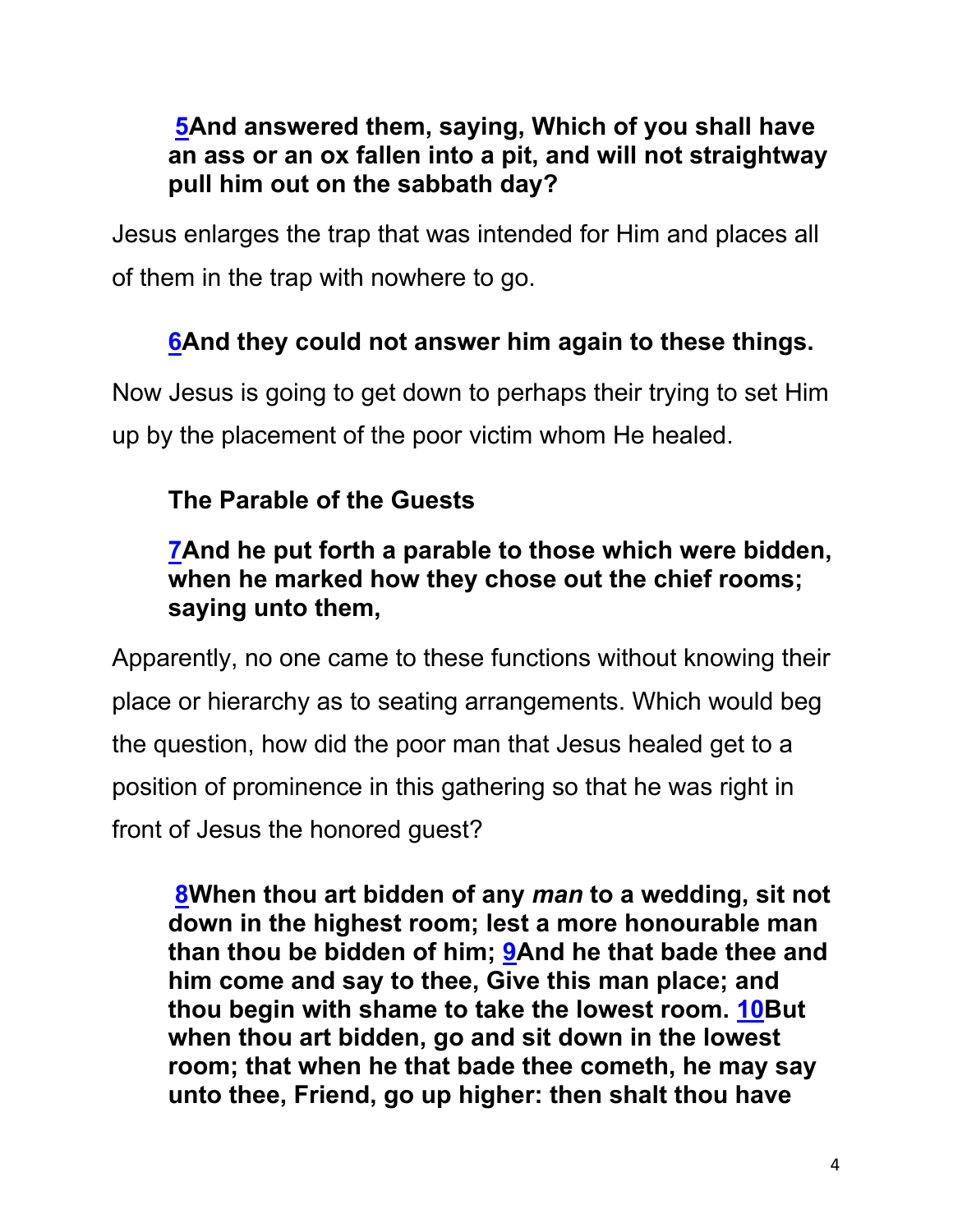**worship in the presence of them that sit at meat with thee. 11For whosoever exalteth himself shall be abased; and he that humbleth himself shall be exalted.**

This abasement of those in attendance was twofold. It revealed that Jesus knew of their insidious behavior in planting this man that needed to be healed in order to accuse Jesus of violating the law. And, pointing out the absurdity of people's self-importance, only inviting those of importance and wealth. The absence of Love is the underlying point that Jesus is making.

**12Then said he also to him that bade him, When thou makest a dinner or a supper, call not thy friends, nor thy brethren, neither thy kinsmen, nor** *thy* **rich neighbours; lest they also bid thee again, and a recompence be made thee.**

Don't repeatedly feast with your friends of wealth but reach out to those that are in need. It was common practice to invite the wealthy and well placed and in return be invited to their feast.

**13But when thou makest a feast, call the poor, the maimed, the lame, the blind: 14And thou shalt be blessed; for they cannot recompense thee: for thou shalt be recompensed at the resurrection of the just.**

When we give to those who cannot repay us, the blessing is to be experienced at the Bema Seat of Christ.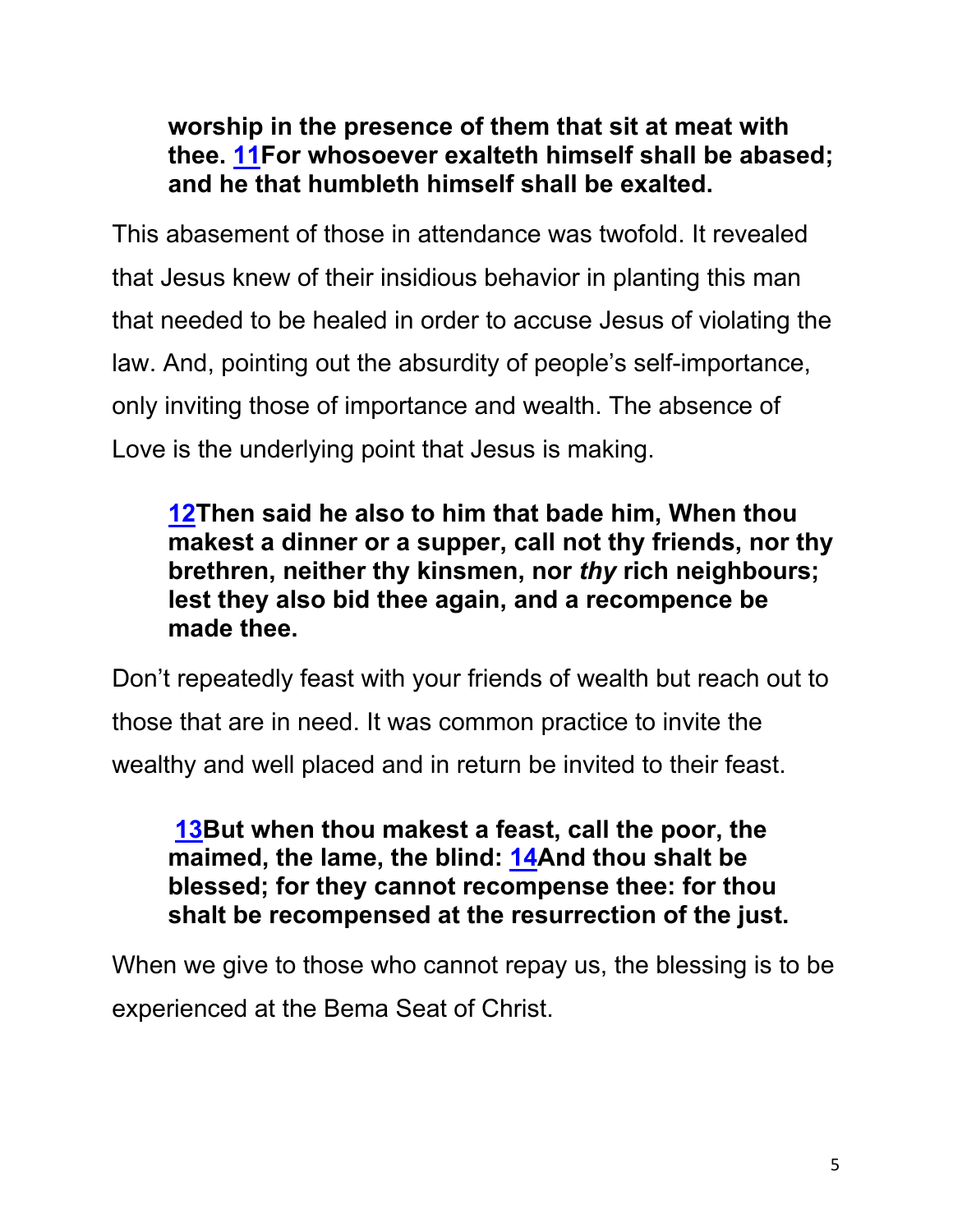# **(Matthew 22:1-14)**

# **15And when one of them that sat at meat with him heard these things, he said unto him, Blessed** *is* **he that shall eat bread in the kingdom of God.**

That is a really true statement, there is no greater joy than to be invited to the great feast of God at the wedding of His Son to His Bride the Church. But it is doubtful that this person was aware of that due to this being all Israelis around the table. Jesus came for Israel as we know and due to His rejection by them were all of us; the gentiles invited in.

They did not comprehend who they were addressing. In time they will as we are told in Philippians.

> *Philippians 2:11 At the name of Jesus every knee shall bow in heaven and on the earth and under the earth and at the name of Jesus every tong will confess that Jesus is Lord to the Glory of God the Father.*

These next verses Jesus takes a sense of what that person said about eating bread in the Kingdom of Heaven and draws it out so they would hopefully see that by just being Jewish did not grant them access to this feast in Heaven.

**16Then said he unto him, A certain man made a great supper, and bade many: 17And sent his servant at supper time to say to them that were bidden, Come; for**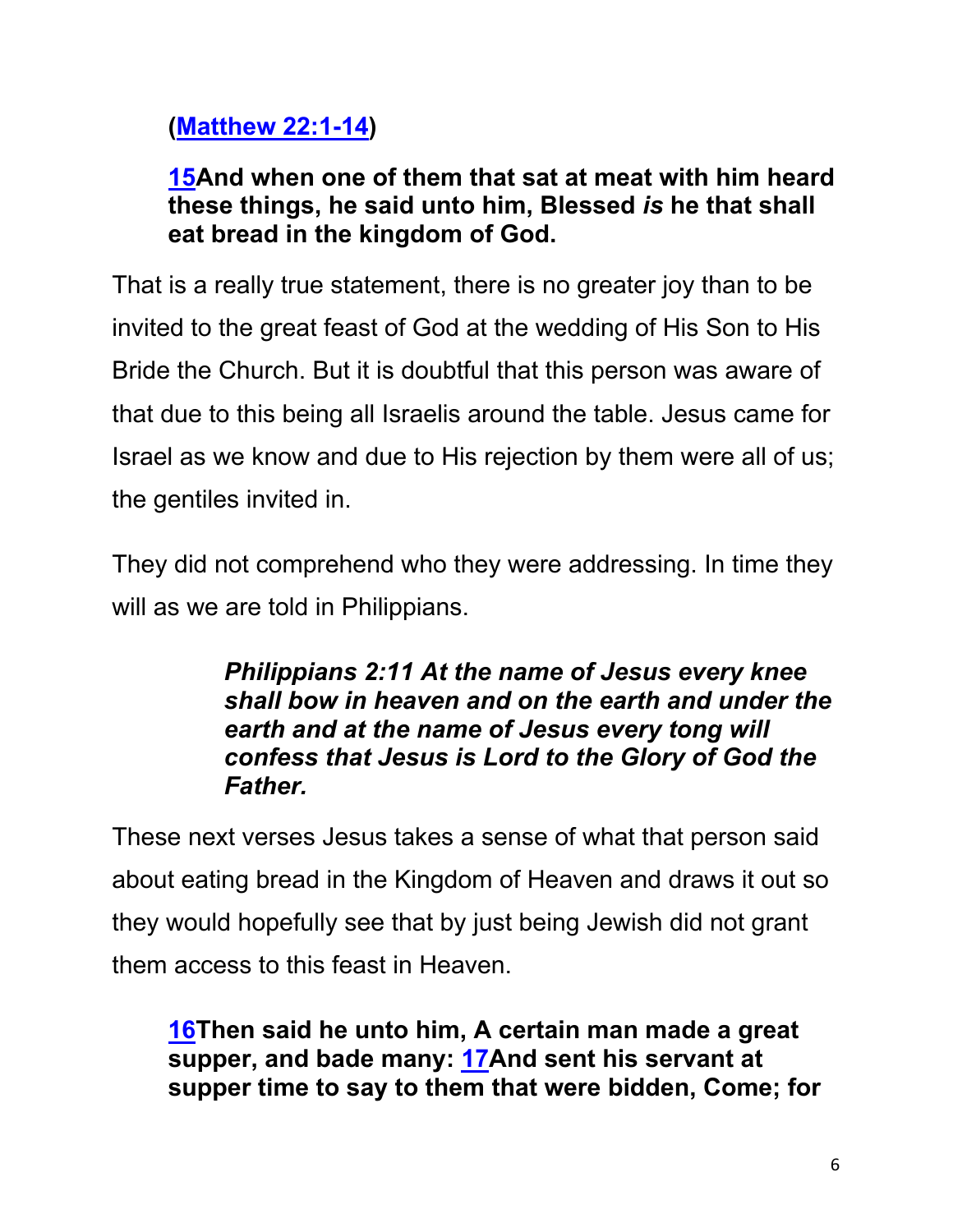**all things are now ready. 18And they all with one**  *consent* **began to make excuse. The first said unto him, I have bought a piece of ground, and I must needs go and see it: I pray thee have me excused. 19And another said, I have bought five yoke of oxen, and I go to prove them: I pray thee have me excused. 20And another said, I have married a wife, and therefore I cannot come. 21So that servant came, and shewed his lord these things.**

This is a simile of God inviting all of mankind to come to His Son that they may be invited to the great feast in Heaven at it's appointed time. This invitation in verses 16 thru 21 was the invitation to the chosen people of God, the nations of Israel.

**Then the master of the house being angry said to his servant, Go out quickly into the streets and lanes of the city, and bring in hither the poor, and the maimed, and the halt, and the blind. 22And the servant said, Lord, it is done as thou hast commanded, and yet there is room. 23And the lord said unto the servant, Go out into the highways and hedges, and compel** *them* **to come in, that my house may be filled. 24For I say unto you, That none of those men which were bidden shall taste of my supper.**

Verses 22 thru 24 then is our invitation to Salvation.

The process is cast as it were in stone; there is only one way to God and that is through the Son. Not even the religion of Moses would be able to bridge the gap between this life and Salvation without Jesus Christ as it's core.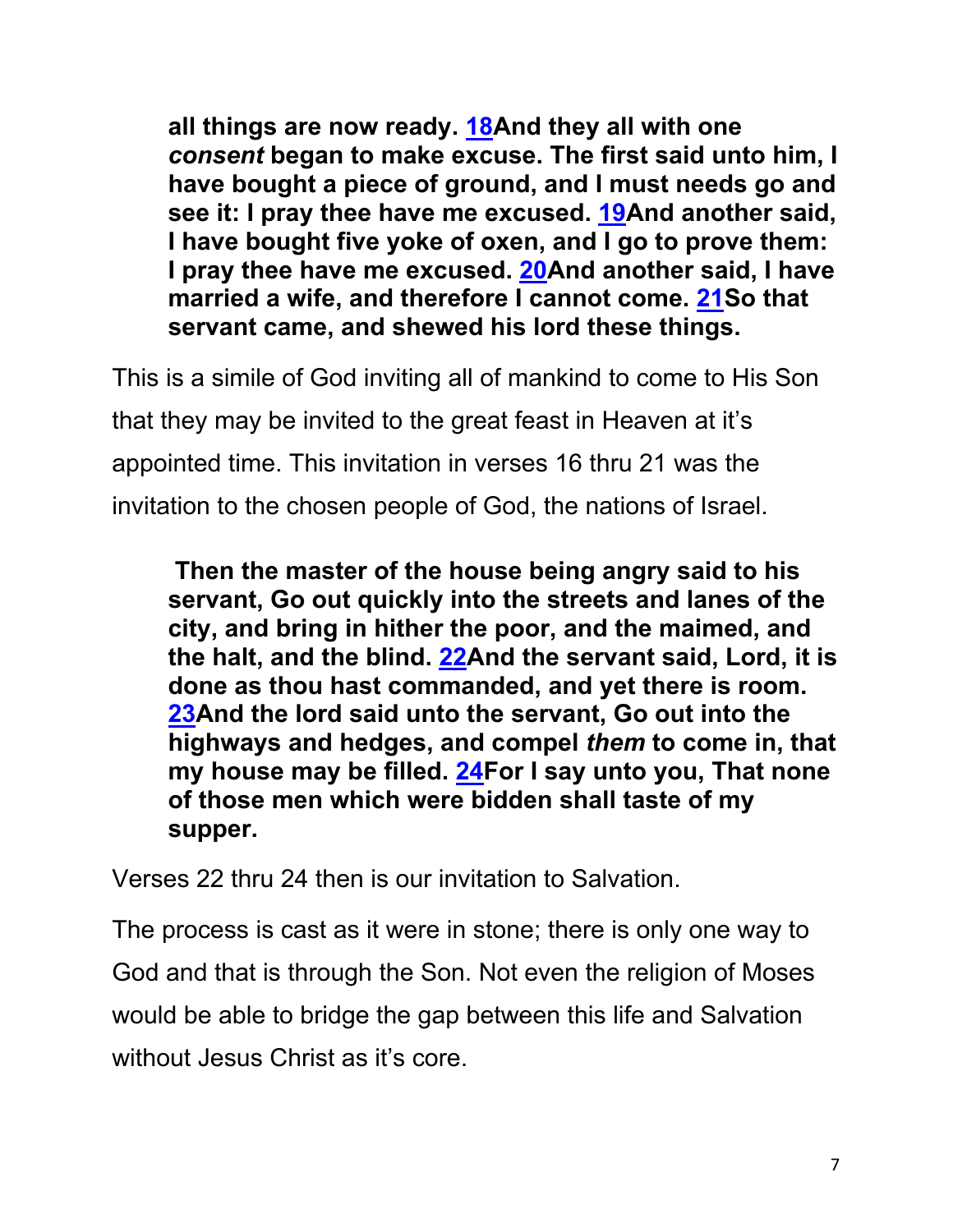*John 14:6 Jesus saith unto him, I am the way, the truth, and the life: no man cometh unto the Father, but by me.*

*John 11:25 Jesus saith unto him, I am the way, the truth, and the life: no man cometh unto the Father, but by me.*

#### **The Cost of Following Jesus**

### **(Matthew 8:18-22; Luke 9:57-62; John 6:60-65)**

This path to the Cross that Jesus dreaded but willingly walked was to be the path for disciples of Jesus as well. He was along the way preparing them for what they must endure. He is preparing us for what we must endure.

I know many of us believe completely in "pre-Tribulation Rapture" but think for a moment if we are wrong about this. Think for a moment of what the world will endure from the moment the anti-Christ enters the Holy of Holies and declares himself to be God. To consider this is not a denial of your salvation, Rapture is not equal to Salvation, it is simply a moment in time that will happen as we hope it will or it will not. To not consider the alternative is arrogance in a way. There is literally page after page of debate analyzing and studying the three main possibilities; Pre-Tribulation, Mid Tribulation and Post Tribulation. I am not suggestion you abandon Pre-Tribulation; I certainly am not but I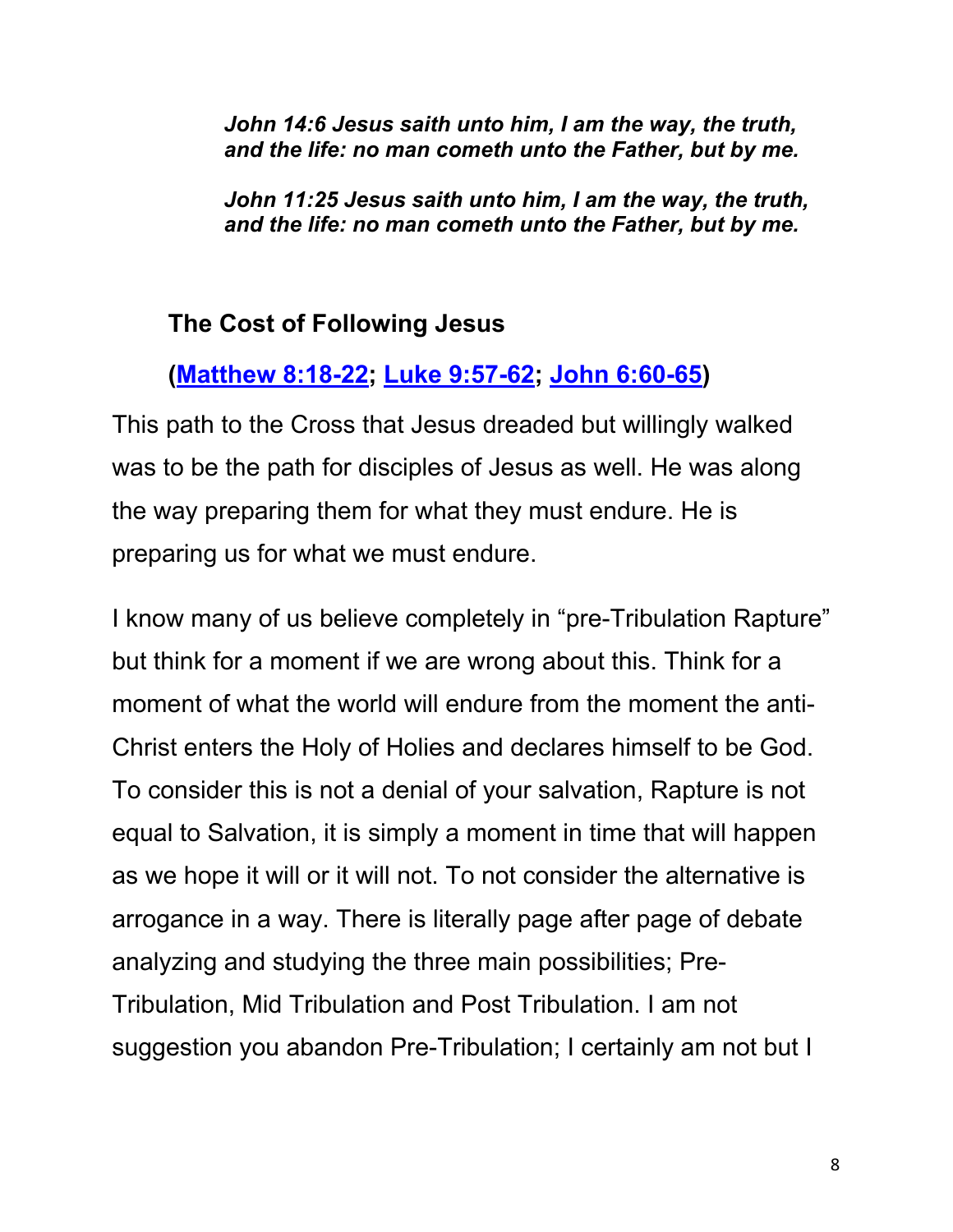want to know what the other alternatives are, so I am prepared in any scenario that God has for me.

Jesus knew what His disciples must endure for His sake and so He used several similes to describe that path.

#### **25And there went great multitudes with him: and he turned, and said unto them,**

This great multitude would have amongst them, hardcore followers of Jesus, some that were halfhearted followers and some that were actually enemies of Christ. At least the first two type are emblematic of many if not most churches today in America. Those in other lands that are already under threat of death if they follow Christ are more likely of the first order; hardcore followers of Jesus. But this verse starts with Jesus addressing all that were in this multitude. His intent was to start to winnow out the halfhearted, knowing that the haters were never His to begin with, but God's Mercy and Grace allows that they may change their hearts. But a decision is required.

**26If any** *man* **come to me, and hate not his father, and mother, and wife, and children, and brethren, and sisters, yea, and his own life also, he cannot be my disciple. 27And whosoever doth not bear his cross, and come after me, cannot be my disciple.**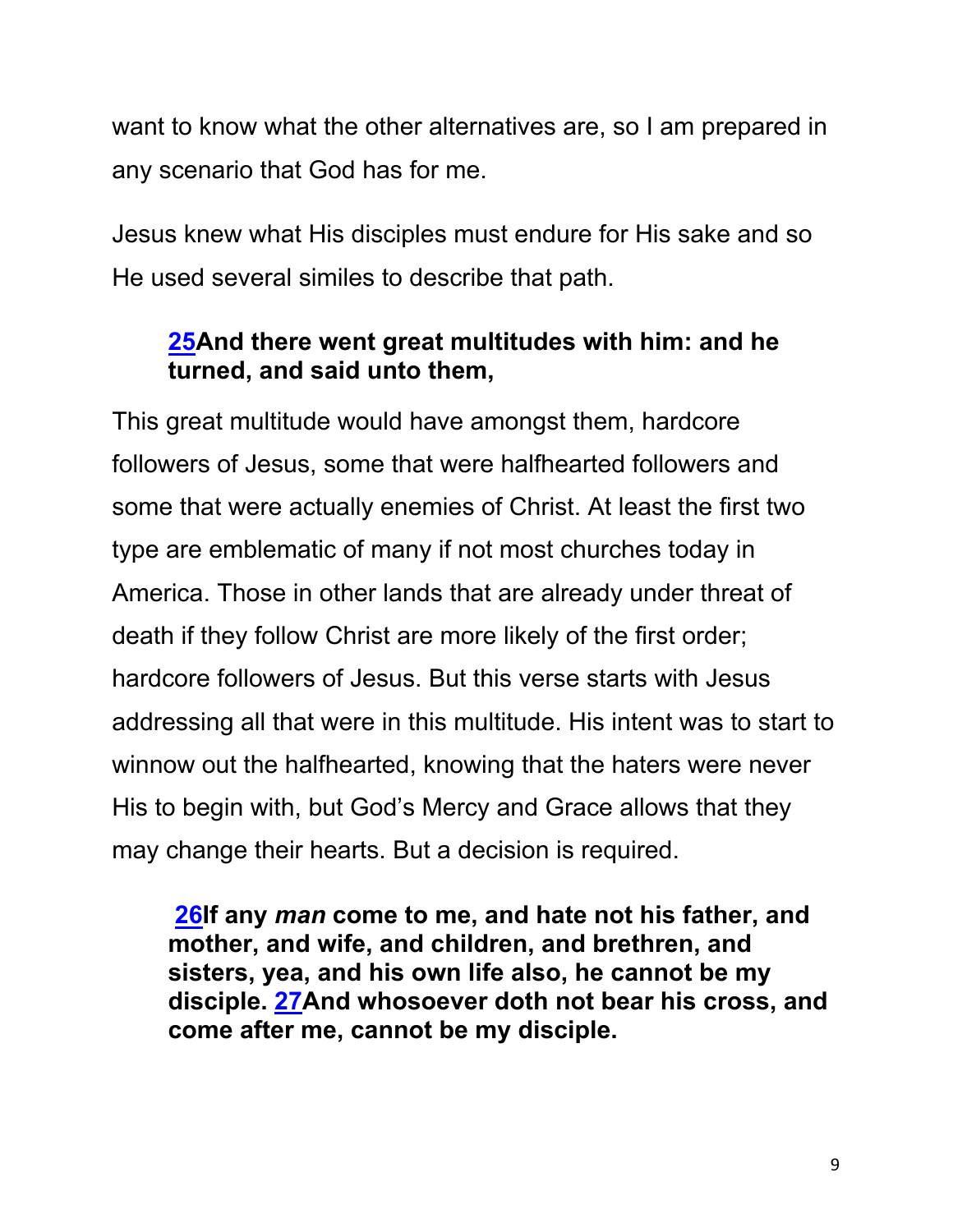Harsh words to the haters of Jesus and even to those who were halfhearted followers, but to the hardcore follower, they knew in their hearts Jesus was not telling them to hate their mothers and fathers but to put their love in perspective with their love of Christ. Love of God cannot take second place to anything or anyone. It is a hard bridge to cross, but one that we must all cross if we hope to cling to the Rock.

Remember the conversation just prior to Jesus arrest that He had with Peter.

> *Matthew 26: 31Then saith Jesus unto them, All ye shall be offended because of me this night: for it is written, I will smite the shepherd, and the sheep of the flock shall be scattered abroad. 32But after I am risen again, I will go before you into Galilee. 33Peter answered and said unto him, Though all men shall be offended because of thee, yet will I never be offended. 34Jesus said unto him, Verily I say unto thee, That this night, before the cock crow, thou shalt deny me thrice. 35Peter said unto him, Though I should die with thee, yet will I not deny thee. Likewise also said all the disciples.*

How many of us, how many Christians would put ourselves in the same category of being a follower of Jesus Christ a disciple like Peter? I ask that question not to deflate us, but to encourage and challenge us to examine and reexamine our love of Jesus. Do that now so you will know long before the heat of battle when you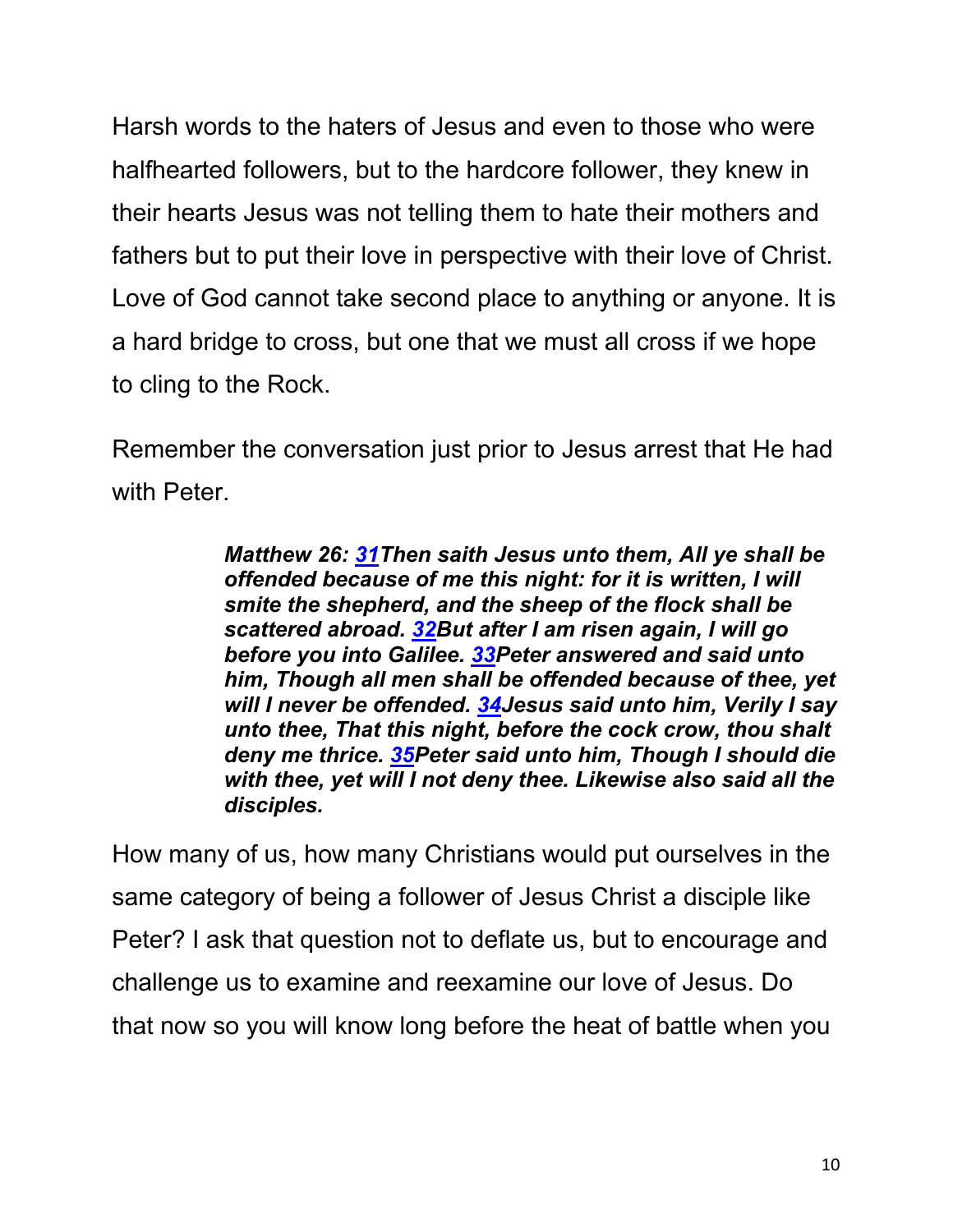are put to the test of who do you love more; your spouse or Jesus, your grandchildren or Jesus, your parents or Jesus.

Believe me when I say that the Bible clearly spells out what is coming, and if we are wrong about when Rapture occurs then each of us will face exactly those challenges.

Dave Courson a Pastor and true student of the Bible would often say on this issue of Tribulation; "hope for Pre but expect Post". I think that is sound wisdom, because the time to weigh our commitment is not in the heat of battle but in battle preparation.

The next few verses Jesus uses a "if you were to" question. This question according to Josephus would be relative due to a number of people setting out during this time to build edifices that resembled buildings built by Herod. Some people wanted to mimic his buildings in order to gain recognition and were unable to complete them, so they were laughed at by local communities.

The Spiritual point is to those who want to follow Christ. Don't start down this road unless you are totally committed to Christ and will surrender all you have to Him.

**28For which of you, intending to build a tower, sitteth not down first, and counteth the cost, whether he have**  *sufficient* **to finish** *it***? 29Lest haply, after he hath laid the foundation, and is not able to finish** *it***, all that behold** *it*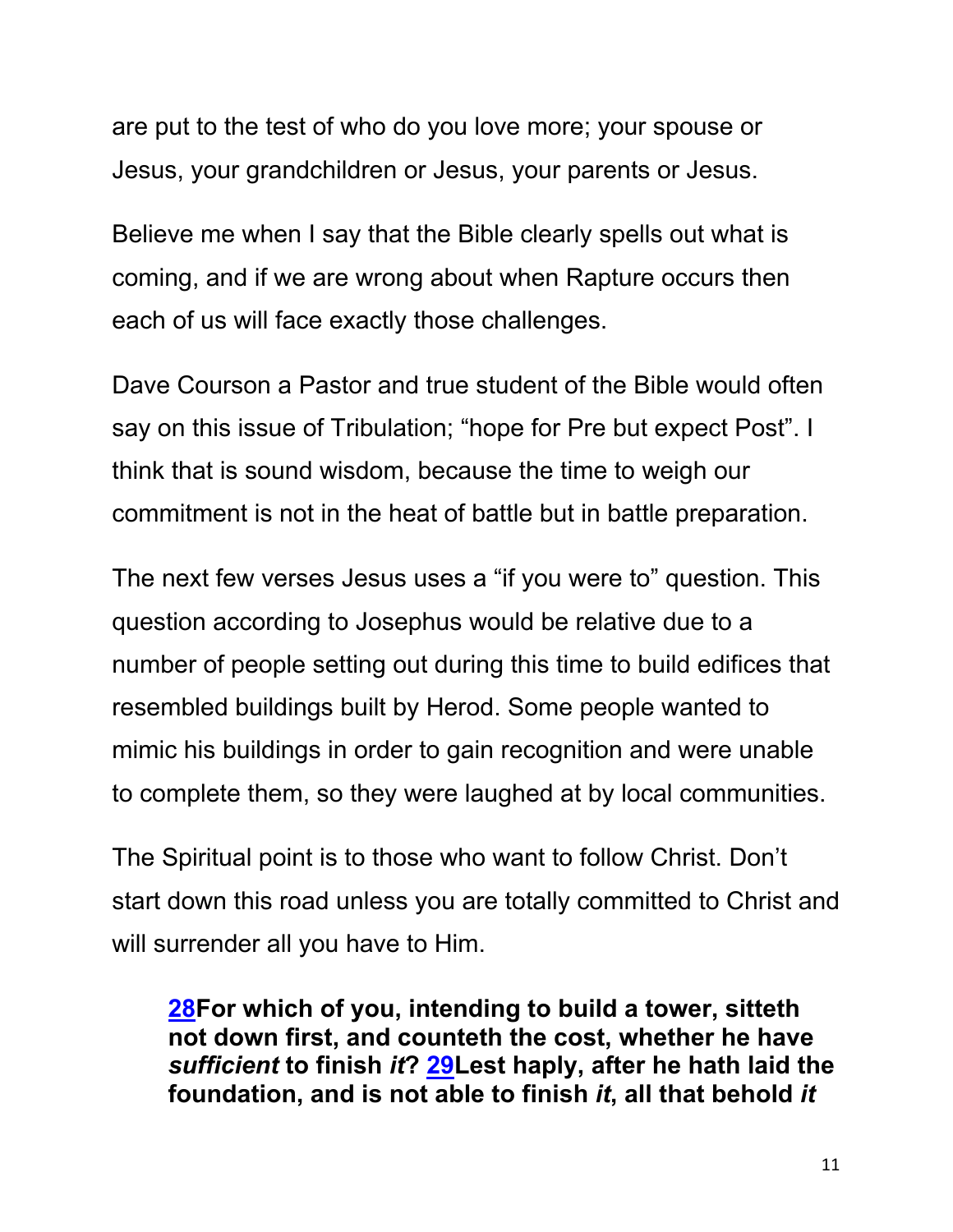## **begin to mock him, 30Saying, This man began to build, and was not able to finish.**

The same Spiritual question is related in these next few verses.

Count the cost before you begin the labor.

**31Or what king, going to make war against another king, sitteth not down first, and consulteth whether he be able with ten thousand to meet him that cometh against him with twenty thousand? 32Or else, while the other is yet a great way off, he sendeth an ambassage, and desireth conditions of peace. 33So likewise, whosoever he be of you that forsaketh not all that he hath, he cannot be my disciple.**

The cost is total, no percentages, nothing held back it is all or

nothing. How many of us have reached that point yet?

# **Good Salt**

**34Salt** *is* **good: but if the salt have lost his savour, wherewith shall it be seasoned? 35It is neither fit for the land, nor yet for the dunghill;** *but* **men cast it out. He that hath ears to hear, let him hear.**

Salt was used for preserving things like fish and meat that would spoil. It had a similar tendency like leaven that it would infuse the entire item it was placed upon.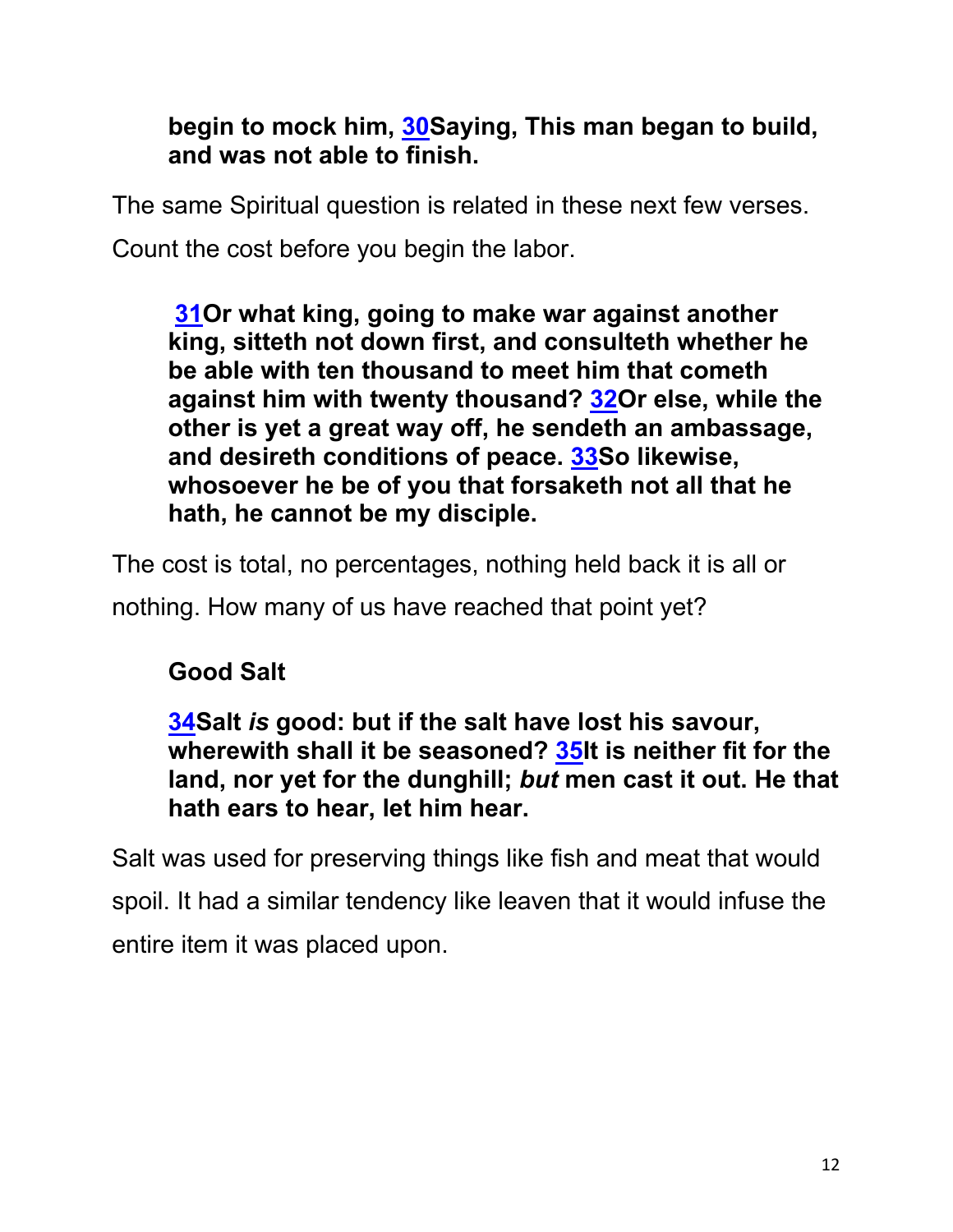In this case Jesus was referring to the "flavor, essence" of God that the nation of Israel had "cast out of the Temple". They caused God to leave the temple due to their abominations.

> *Ezekiel 8 1And it came to pass in the sixth year, in the sixth month, in the fifth day of the month, as I sat in mine house, and the elders of Judah sat before me, that the hand of the Lord GOD fell there upon me. 2Then I beheld, and lo a likeness as the appearance of fire: from the appearance of his loins even downward, fire; and from his loins even upward, as the appearance of brightness, as the colour of amber. 3And he put forth the form of an hand, and took me by a lock of mine head; and the spirit lifted me up between the earth and the heaven, and brought me in the visions of God to Jerusalem, to the door of the inner gate that looketh toward the north; where was the seat of the image of jealousy, which provoketh to jealousy. 4And, behold, the glory of the God of Israel was there, according to the vision that I saw in the plain.*

*5Then said he unto me, Son of man, lift up thine eyes now the way toward the north. So I lifted up mine eyes the way toward the north, and behold northward at the gate of the altar this image of jealousy in the entry. 6He said furthermore unto me, Son of man, seest thou what they do? even the great abominations that the house of Israel committeth here, that I should go far off from my sanctuary? but turn thee yet again, and thou shalt see greater abominations.*

*7And he brought me to the door of the court; and when I looked, behold a hole in the wall. 8Then said he unto me, Son of man, dig now in the wall: and when I had digged in the wall, behold a door. 9And he said unto me, Go in, and behold the wicked abominations that they do here. 10So I went in and saw; and behold every form of creeping things, and abominable beasts, and all the idols of the house of Israel, pourtrayed upon the wall round about. 11And there*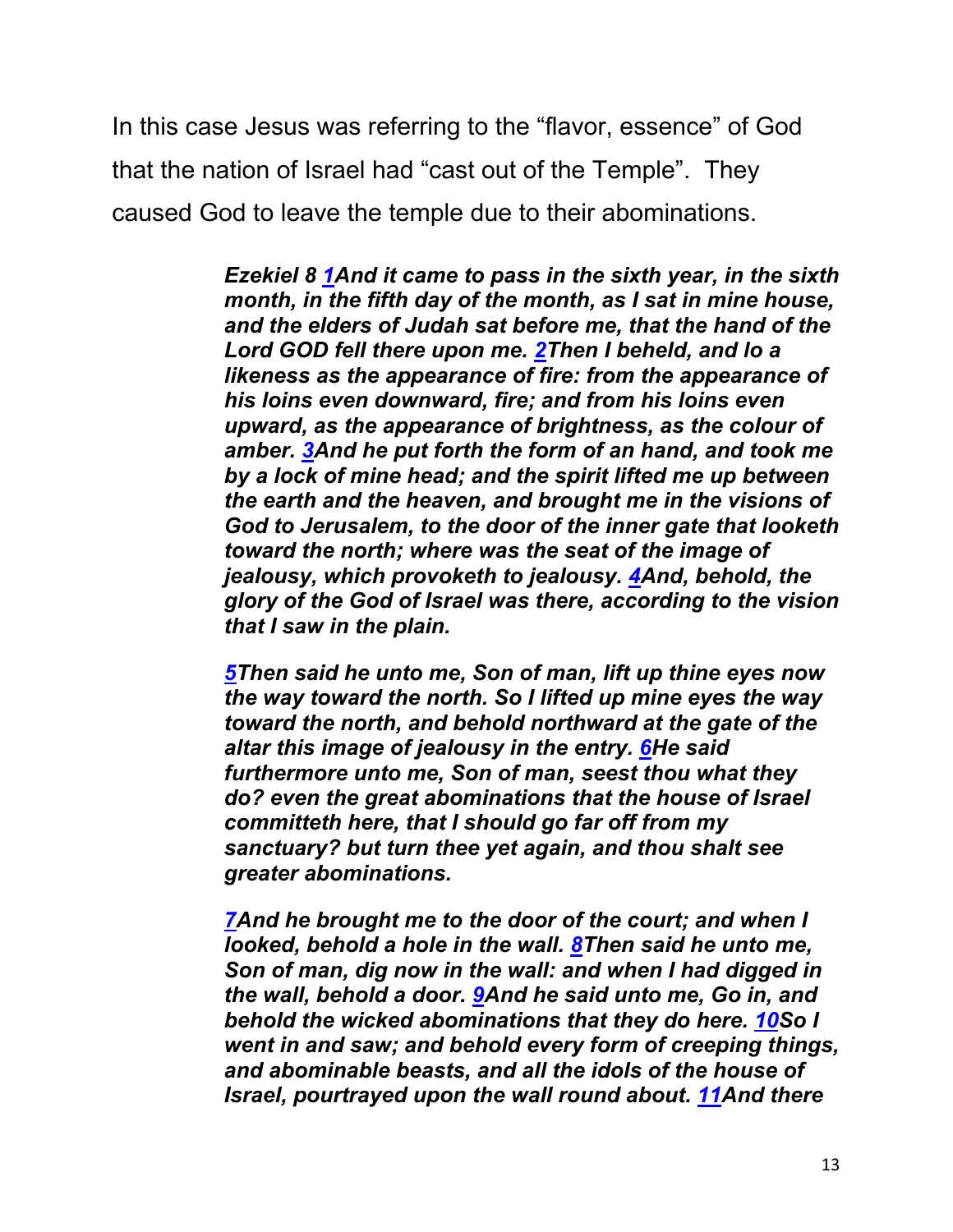*stood before them seventy men of the ancients of the house of Israel, and in the midst of them stood Jaazaniah*  **("God hears" emphasis mine)** *the son of Shaphan, with every man his censer in his hand; and a thick cloud of incense went up. 12Then said he unto me, Son of man, hast thou seen what the ancients of the house of Israel do in the dark, every man in the chambers of his imagery? for they say, The LORD seeth us not; the LORD hath forsaken the earth. 13He said also unto me, Turn thee yet again, and thou shalt see greater abominations that they do.*

*14Then he brought me to the door of the gate of the LORD'S house which was toward the north; and, behold, there sat women weeping for Tammuz. 15Then said he unto me, Hast thou seen this, O son of man? turn thee yet again, and thou shalt see greater abominations than these.*

*16And he brought me into the inner court of the LORD'S house, and, behold, at the door of the temple of the LORD, between the porch and the altar, were about five and twenty men, with their backs toward the temple of the LORD, and their faces toward the east; and they worshipped the sun toward the east. 17Then he said unto me, Hast thou seen this, O son of man? Is it a light thing to the house of Judah that they commit the abominations which they commit here? for they have filled the land with violence, and have returned to provoke me to anger: and, lo, they put the branch to their nose. 18Therefore will I also deal in fury: mine eye shall not spare, neither will I have pity: and though they cry in mine ears with a loud voice, yet will I not hear them.*

God had endured Israel through many trials, but they had reached a pinacol of detestations; God had had enough.

> *Ezekiel 10: 18Then the glory of the LORD departed from off the threshold of the house, and stood over the cherubims. 19And the cherubims lifted up their wings, and mounted up from the earth in my sight: when they went out, the wheels*